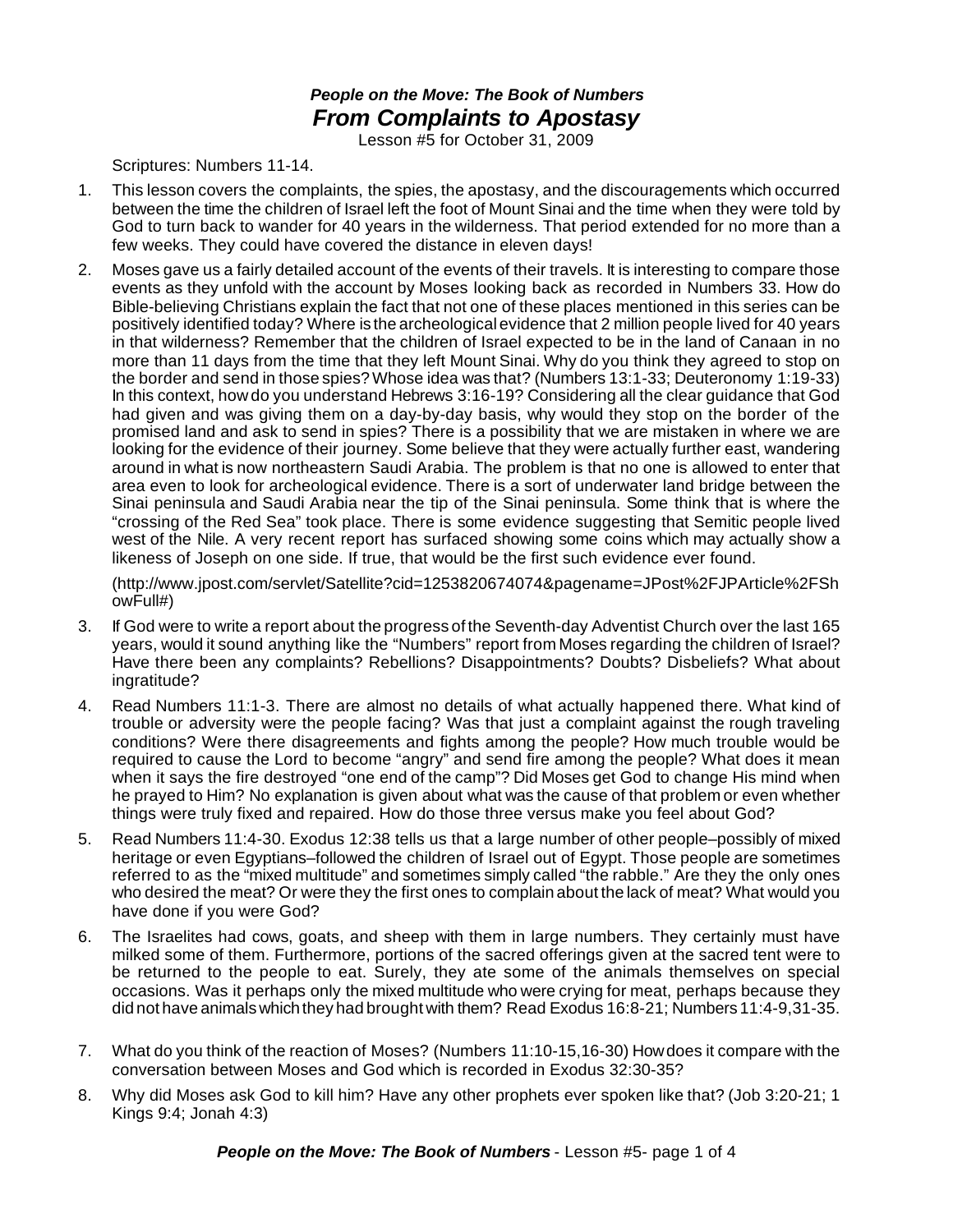- 9. Following the advice of Jethro his father-in-law, Moses had already appointed a number of assistants. God apparently thought it was a good idea. (Exodus 18:13-27; Deuteronomy 1:9-18) There were captains overthousands, over hundreds, over fifties, and over tens. What additional function were the seventy new men supposed to fill? Was that a good idea? Did Moses have any less of the Spirit of God when a portion was "taken from him" and placed on the 70 elders? What is implied when it says they prophesied? Were they singing? Were they predicting the future? Did they have extra wisdom or insight? Later, in the days of David, the temple singers were called "prophets."
- 10. Where did all the quail come from? Notice that this was the second time the Lord had sent quail, approximately one year apart. There are known migrations of such quail from Europe to Africa which occur annually in huge numbers. But, is it possible that those quail could be piled up on the ground more than 3 feet deep? Numbers 11:32 says that the Israelites gathered no less than 10 homers each. That is the equivalent of one ton! Is it possible that there is some mistake in the numbers?
- 11. Try to imagine killing, then feathering and drying that many quail! So many people died from eating contaminated meat that the place was later named *Kibroth Hattaavah* or "graves of craving"! What do you think of God's response to their request at that time? Was God responsible for those deaths? Wouldn't it have been healthierifGod had sent only a few quail at a time which they could prepare and eat without delay and therefore, without getting sick? Or, was God taking advantage of a natural phenomenon–the migration of the quail–to meet what was actually a very unreasonable request? There had been a quail migration approximately one year earlier that they had taken advantage of also. (Exodus 16:13)
- 12. What do you think the angels thought as they watched that whole sequence? Were any of them asking, "God, why are you wasting your time on those people?" What did they think when Eve tried the fruit from that one forbidden tree? Does God sound a little obsessive-compulsive in some of those verses? Did Moses lose his patience?

What if you were an adviser to Satan? Satan believed that he had almost destroyed God's followers after all those years in Egyptian slavery. He figured a few more years and they would permanently have lost contact with God. Then suddenly, Moses and God showed up; and there were plagues and an exodus; and he lost most of what he thought he had gained. What would you advise him to do next? Satan knew about the prophecies of a coming Messiah. He had to do everything he could to prevent that from happening.

- 13. We have noted that God demonstrated His leadership to the children of Israel in very tangible and concrete ways. He then demonstrated His displeasure in very concrete ways as well. Was the reaction of Moses unreasonable? From a human standpoint? Had Moses ever gotten frustrated by the sheep out in the wilderness? Is it possible that Moses was just recognizing his human inabilities to lead those people?
- 14. How do you feel about the developing friendship between God and Moses in these experiences? Do you wish your experience with God were more like that of Moses? Are you familiar with any similar stories in modern church history? Has God sponsored any new religious movement or movements in the last 200 years?
- 15. We have already seen how quickly the children of Israel and even Aaron reverted to the worship of the golden calf at the foot of Mount Sinai. (Exodus 32:1-6) After seeing the mess himself, Moses went back to speak to God and spoke the words recorded in Exodus 32:31-35. Later, when Moses heard the people crying out for meat to eat, how did he react? (Numbers 11:4) How did God feel about that response? What did Moses have to say about it? (Numbers 11:10-15) Was that a suggested solution? (Numbers 11:21-23) Were those men chosen in direct response to God's direction? Or, were they chosen in response to Moses' weakness?
- 16. The Lord permitted Moses to choose for himself the most faithful and efficient men to share the responsibility with him. Their influence would assist in holding in check the violence of the people, and quelling insurrection; yet serious evils would eventually result from their promotion. They would never have been chosen had Moses manifested faith corresponding to the evidences he had witnessed ofGod's power and goodness. But he had magnified his own burdens and services, almost losing sight of the fact that he was only the instrument by which God had wrought. He was not excusable in indulging, in the slightest degree, the spirit of murmuring that was the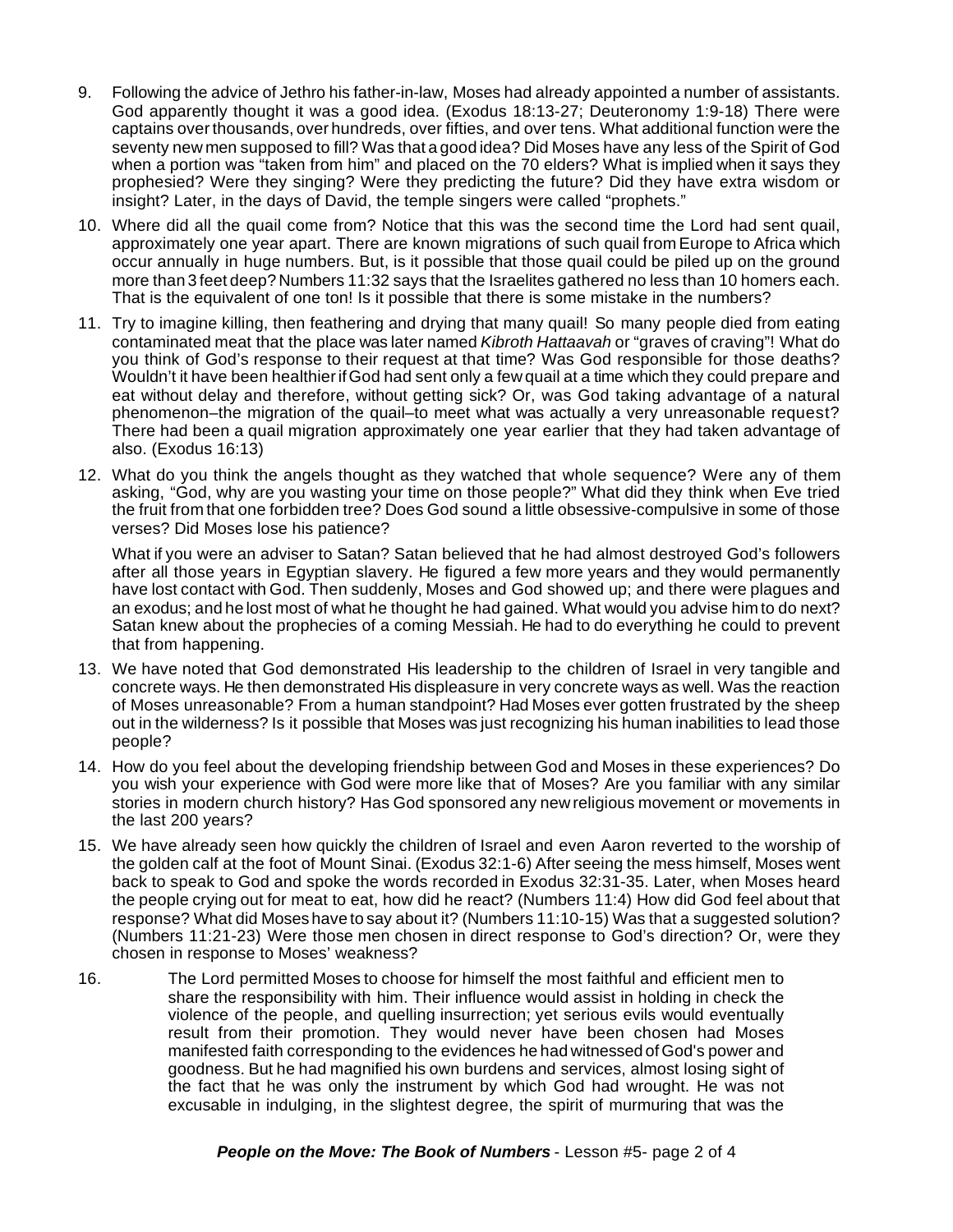curse of Israel. Had he relied fully upon God, the Lord would have guided him continually and would have given him strength for every emergency.—Ellen G. White, *Patriarchs and Prophets*, p. 380.2

- 17. Read Numbers 11:20. How was that experience described? In what sense were the children of Israel rejecting the Lord? Do we ever murmur in that way today? Do we ever complain because of the delay in the second coming? Were there any of the children of Israel who were satisfied with manna and did not gather quail and did not get ill?
- 18. Interesting surveys have been taken asking Christians when they think Jesus will come back. In general, the attitude seems to be, "I would like Jesus to return about five years after I die!" What does that tell us about the selfishness or unselfishness of our personal attitudes?
- 19. Are we ever guilty of ingratitude? (Philippians 2:14,15; Luke 17:11-17)
- 20. Read Numbers 12:1-8. Almost one year before this event took place, Jethro had brought Moses' wife and children to him at the foot of Mount Sinai. Every indication that we have suggests that Jethro was a Midianite. The Midianites, although mostly falling into pagan worship patterns, were descendants of Abraham through his second wife, Keturah. (Genesis 25:1-6) Jethro faithfully worshiped the true God.
- 21. Although we do not know exactly what triggered the issue at that point, Miriam and Aaron began to accuse Moses of accepting advice from other sources in preference to them. Did that have something to do with him accepting Jethro's advice earlier? (Exodus 18:13-26) Or, wasthere some newfactorthat caused that conflict? We really do not know. What do you think of God's handling of that problem? Try to imagine how you would feel if you were Miriam or Aaron and God said, "You three, step out in front of the sanctuary!" Then Miriam and Aaron were asked to step forward.God then delivered His speech. The gender of the Hebrew verb in Numbers 12:1 suggests that Miriam was the one who started that accusation, especially against Zipporah. Had she become jealous of Zipporah? Was she trying to slander Zipporah because of her skin color or her background? What do you think Miriam and Aaron were trying to accomplish through those accusations?
- 22. How do you understand the words in Numbers 12:3? Remember that Moses wrote them! Was he bragging? Do human governments or human counsels choose humble people to be their leaders? Do you think humble men were respected in the days of Moses?
- 23. Read again Numbers 12:6-8. In what sense did God speak to Moses "face to face"? (Numbers 12:8, *GNB*) What does it mean when He said He speaks "clearly and not in riddles"? (Numbers 12:8, *GNB*) Had Moses seenGod's form? (Exodus 34:11) **What is suggested by Numbers 12:9? God became angry, and what did He do? He departed. When God gets "angry," He simply backs off and lets us experience the consequences of our own foolish behavior.**
- 24. What do you think happened to Miriam on that occasion? Howdo you think she and Aaron felt as they looked down at her skin?
- 25. Read John 16:25-27. Was God trying to speak plainly to His disciples at that point just before His crucifixion? Should that experience be compared with the riddles that God talked about in Numbers 12? What was it that Jesus was trying to say plainly to His disciples? How do you understand John 16:26? **After all the rituals and ceremonies, the sacrifices, the priests, etc. in the Old Testament, was Jesus really trying to say that He will not speak on our behalf before the Father? Why not? Was God trying to confuse us there?**
- 26. Zipporah was not a Cushite. There was an area probably north or east of Midian known as Cushan. (Habakkuk 3:7) Miriam may have been accusing Zipporah of coming from there. It is also true that people from the area of Ethiopia and possibly Sudan had moved into the Midianite territory and somewhat intermingled with the Midianites. It is even possible that Jethro had married into a family of darker-skinned people. That does not excuse Miriam's actions in any way.
- 27. Finally, the children of Israel reached the border of the land of Canaan. Surely, excitement must have been everywhere! What happened next?Howdo you understand Numbers13:1-3 when compared with Deuteronomy 1:19-23? Was God in favor of sending the spies into the land? Did they consult God on that occasion? If not, how do we explain Numbers 13:1? When God had given them clear instructions about how they were to conquer the land, why did they sit on the border for 40 days waiting for the spies to return? Were any of the people becoming impatient during those 40 days? What kind of men were chosen to be spies to go into the land? Had they been trained in any way? Could they speak the